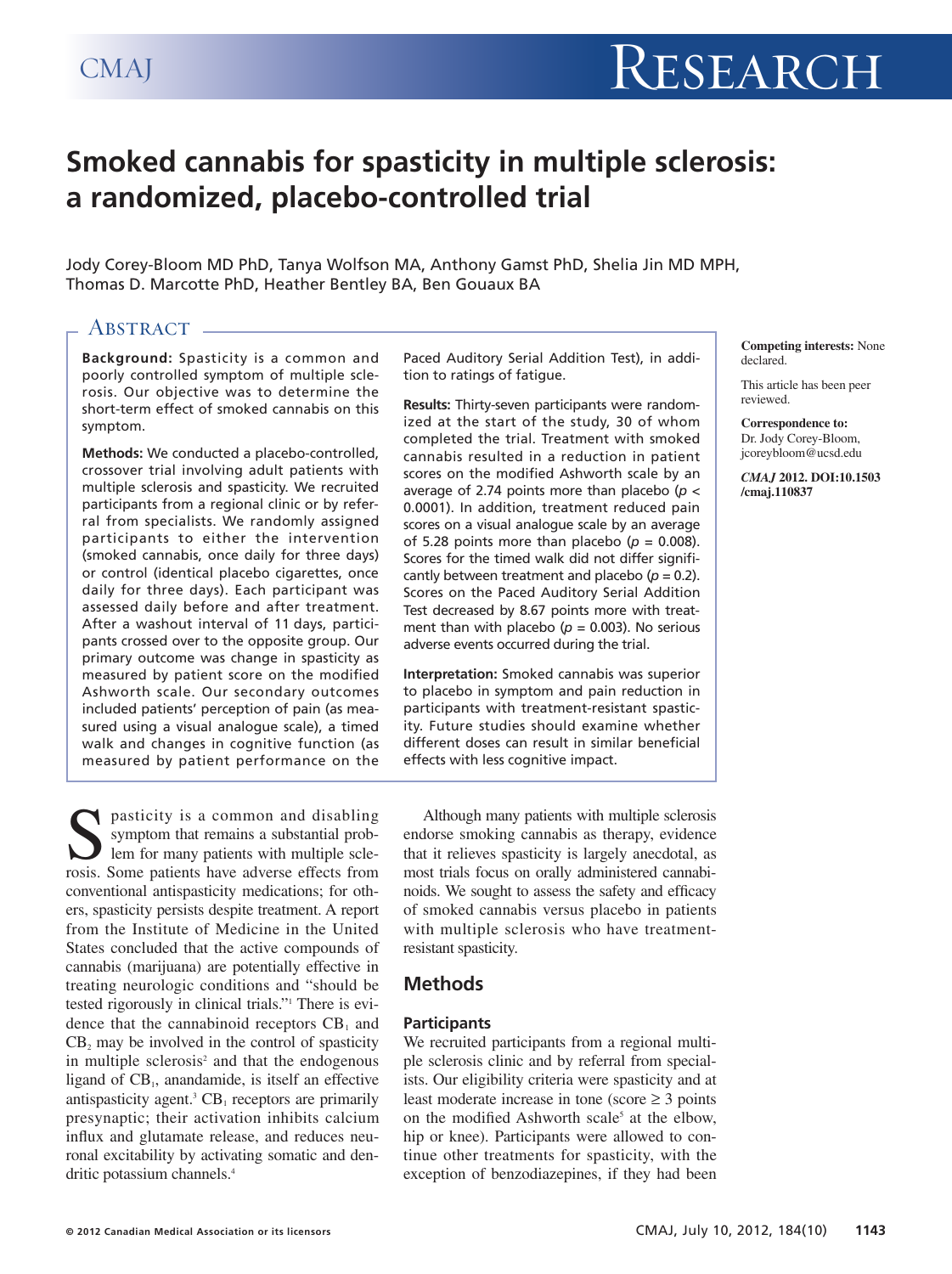taking stable doses for three months or longer. Participants could continue disease-modifying therapy (e.g., interferon β-1a, interferon β-1b, glatiramer) if they had been on a stable regimen for at least six months. We prohibited any changes to medications that were expected to affect spasticity scores during the trial. Participants could be cannabis-naive or cannabisexposed; if the participants had been previously exposed to cannabis, we asked that they refrain from smoking cannabis for one month before screening and during the trial.

We excluded patients with a history of major psychiatric disorder (other than depression) or substance abuse, substantial neurologic disease other than multiple sclerosis (e.g., epilepsy, head trauma) and severe or unstable medical illnesses, known pulmonary disorders (tuberculosis, asthma), patients who used benzodiazepines to control spasticity or high doses of narcotic medications for pain, and women who were pregnant or breastfeeding.



**Figure 1: Flow of participants through the study.**

Our study was approved by the Human Research Protections Program at the University of California, San Diego, the Research Advisory Panel of California, the Drug Enforcement Administration, the US Food and Drug Administration and the National Institute on Drug Abuse. Our study was monitored by an independent data safety monitoring board through the University of California Center for Medicinal Cannabis Research.

#### **Study design**

We used a randomized, double-blind, placebocontrolled crossover design. We evaluated participants during eight visits over a period of two weeks. Visit 1 was a screening visit during which the participants gave their informed consent. At this time, we took medical/medication histories, screened participants for substance abuse (using urine toxicology) and psychiatric disorders, and determined spasticity using the modified Ashworth scale.<sup>5</sup> Participants with a positive toxicological screening result (e.g., presence of delta-9 tetrahydrocannabinol, amphetamines, benzodiazepines, cocaine and/or benzoylecgonine) were excluded.

A second screening visit took place within seven days of the first. At this time, we completed the expanded disability status scale, determined spasticity again using the modified Ashworth scale and conducted a battery of cognitive tests to reduce practise effects. During this second visit, participants were given a "practise session" with a placebo cigarette, although they were not told that it was a placebo.

Treatment began within seven days of the second screening visit, including randomization to placebo or smoked cannabis. Phase 1 was followed by an 11-day washout period, after which participants crossed over to the opposite treatment group for phase 2. We assessed each patient before and after treatment for three consecutive days during each phase. The examiner was blind to the treatment group to which each patient was assigned. We assessed patients using the modified Ashworth scale, a visual analog scale for pain, a timed walk and cognitive tests such as the Paced Auditory Serial Addition Test (PASAT). We as sessed treatment -emergent effects about 45 minutes after treatment. We collected urine for toxicological screening at the beginning (baseline) of each phase.

We assessed participants at the same time of day to regulate food, medication and time of cannabis intake. Participants smoked either a placebo or a cannabis cigarette, using the Foltin uniform puff procedure (inhalation for 5 s, followed by a 10-s breath-hold and exhalation, with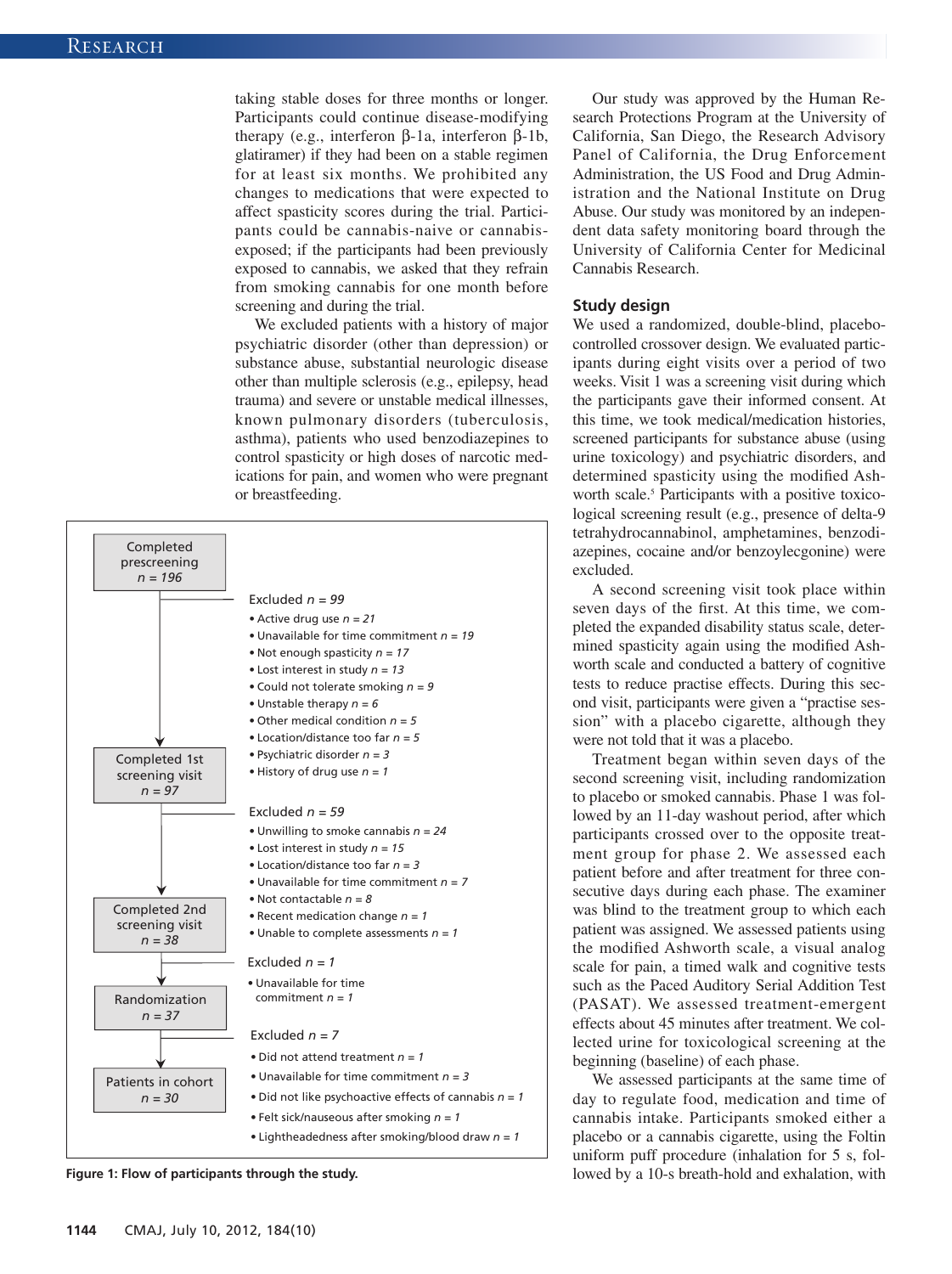a 45-s wait between puffs),<sup>6</sup> under supervision in a ventilated room. Participants completed an average of four puffs per cigarette.

Prerolled cannabis and placebo cigarettes with identical appearances and weight (about 800 mg) were provided by the National Institute on Drug Abuse. Cannabis cigarettes contained about 4% delta-9-tetrahydrocannabinol (delta-9- THC) by weight; placebo cigarettes had the same base material but with the delta-9-THC removed. We chose to use the 4% delta-9-THC cigarette available from the National Institute on Drug Abuse because it most closely resembled the strength of cigarettes available in the community at the time of the study (typically between  $5\%$  and  $6\%$ ).<sup>7</sup>

We assessed safety and adverse effects by monitoring participants' vital signs in addition to self-report by participants.

#### **Primary outcome**

Our primary outcome was change in spasticity as measured by patient score on the modified Ashworth scale. The modified Ashworth scale<sup>5</sup> is an ordinal scale (0–5 points) ranking the intensity of muscle tone as follows: 0, no increase in muscle tone; 1, slight increase manifested by a catch and release or by minimal resistance at the end of the range of motion when the affected part(s) flexed or extended; 2, slight increase manifested by a catch, followed by minimal resistance throughout the remaining (less than half) range of motion; 3, more marked increase through most of the range of motion, but affected part(s) easily moved; 4, considerable increase in tone, and passive movement is difficult; 5, affected part(s) rigid in flexion and extension. We combined ratings for both elbows, hips and knees for a total possible score of 30 points. We assessed participants using this scale before and about 45 minutes after treatment (cannabis or placebo) at each visit.

This measure has been validated and correlates with motor function.8 Although the minimal clinically important difference is not available in the literature, trials using a rating scale of 0–10 for spasticity have established a threshold of 18%.9 Given this threshold and the mean baseline score of 9 among our participants, a difference of two or more points would be considered clinically meaningful.

#### **Secondary outcomes**

We assessed patients daily for pain (using a visual analogue scale), physical performance (using a timed walk) and cognitive function (the PASAT). We administered these tests before and about 45 minutes after treatment at each visit.

We assessed patients for symptoms using the

Brief Symptom Inventory (BSI), for perceived deficits using the Perceived Deficits Questionnaire (PDQ) and for fatigue using the modified Fatigue Impact Scale (mFIS). We did these assessments before treatment on day 1 and after treatment on day 3.

In addition, at the end of each visit, we asked

| <b>Table 1:</b> Characteristics of patients who completed the protocol |                        |  |
|------------------------------------------------------------------------|------------------------|--|
|                                                                        | Patients, no. $(\%)^*$ |  |
| Characteristic                                                         | $n = 30$               |  |
| Sex                                                                    |                        |  |
| Male                                                                   | 11 (37)                |  |
| Female                                                                 | 19 (63)                |  |
| Age, y, mean (SD)                                                      | 51<br>(8)              |  |
| Education, y, mean (SD)                                                | 15<br>(2)              |  |
| Beck depression inventory, score, mean (SD)t                           | 9<br>(5)               |  |
| Type of multiple sclerosis                                             |                        |  |
| Secondary progressive                                                  | 20 (67)                |  |
| Relapsing-remitting                                                    | 10(33)                 |  |
| Duration of multiple sclerosis, y, mean (SD)                           | 8.5(7.4)               |  |
| Expanded disability status scale, score, mean (SD)#                    | 5.3(1.5)               |  |
| Modified Ashworth scale, score, mean (SD)§                             |                        |  |
| Combined                                                               | 9.3(2.3)               |  |
| Elbow                                                                  | 2.5(1.2)               |  |
| Hip                                                                    | 3.3(1.2)               |  |
| Knee                                                                   | 3.6(1.2)               |  |
| Requires mobility aids                                                 |                        |  |
| Requires any aid                                                       | 20 (67)                |  |
| Requires a cane                                                        | 9(30)                  |  |
| Requires a walker                                                      | 5 (17)                 |  |
| Requires a wheelchair                                                  | 6(20)                  |  |
| Undergoing disease-modifying therapy                                   |                        |  |
| Any disease-modifying therapy                                          | 21 (70)                |  |
| Interferon $\beta$ -1a                                                 | 9(30)                  |  |
| Interferon $\beta$ -1b                                                 | 6(20)                  |  |
| Glatiramer                                                             | 6(20)                  |  |
| Antispasticity agents                                                  |                        |  |
| Any antispasticity agent                                               | 18 (60)                |  |
| <b>Baclofen</b>                                                        | 14 (47)                |  |
| Tizanidine                                                             | 4(13)                  |  |
| Previous exposure to cannabis                                          |                        |  |
| Any exposure                                                           | 24 (80)                |  |
| Exposure in previous year                                              | 10(33)                 |  |
| >1 year since last use                                                 | 14 (47)                |  |
|                                                                        |                        |  |

Note: SD = standard deviation. \*Unless otherwise indicated.

†Scores range from 0 to 63, with higher scores suggesting a greater severity of depressive symptoms.

‡Scores range from 0 to 10, with higher scores suggesting a greater degree of disability. §As determined during screening visit 1. Scores range from 0 to 24, with higher scores suggesting greater spasticity.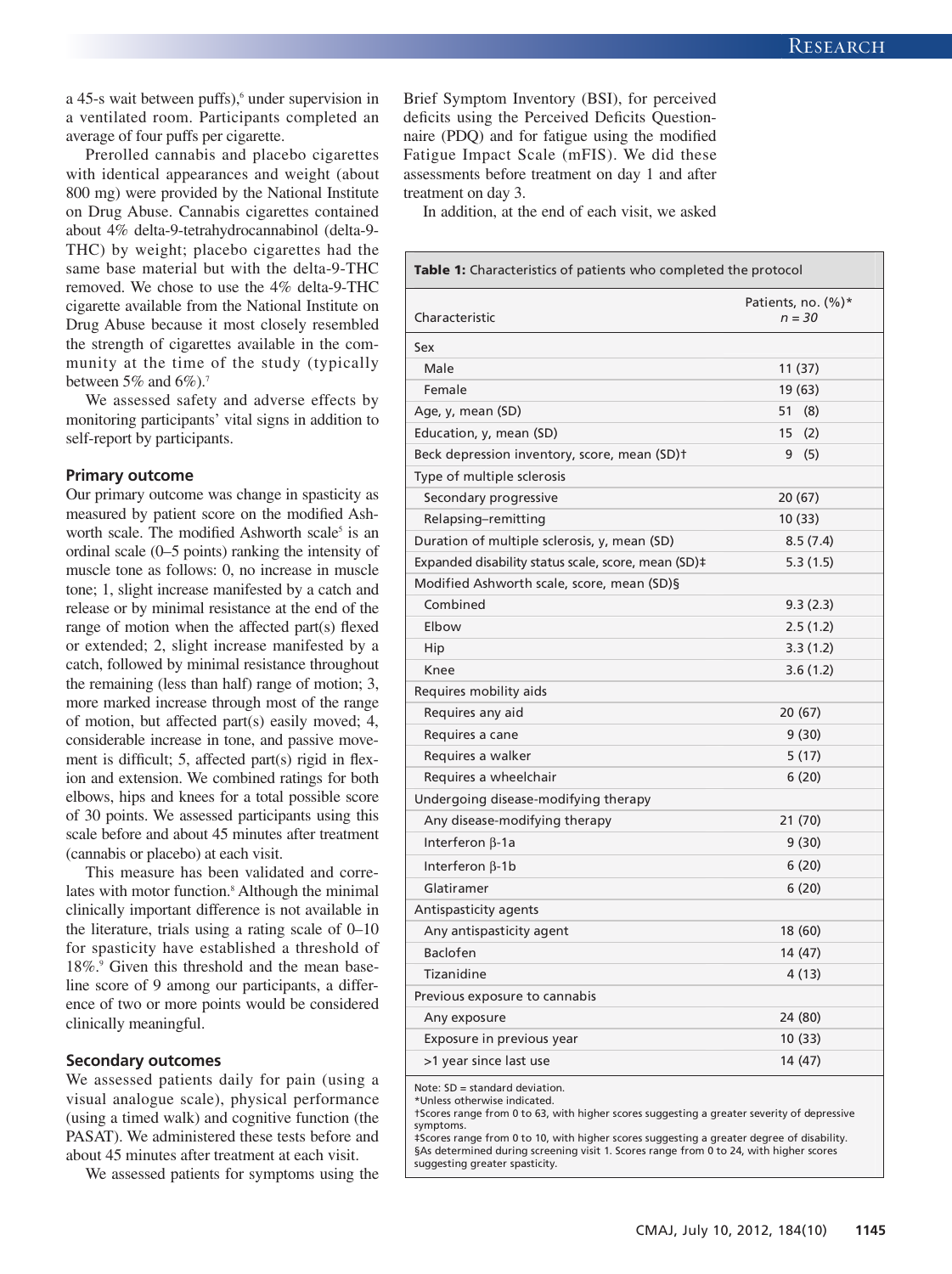|                                                              | Placebo                             |                                             | Cannabis                     |                                    | Mean difference          |                                       |                                    |
|--------------------------------------------------------------|-------------------------------------|---------------------------------------------|------------------------------|------------------------------------|--------------------------|---------------------------------------|------------------------------------|
| Performance<br>measure                                       | Before treatment                    | After treatment                             | Before treatment             | After treatment                    | Cannabis                 | Placebo                               | Effect                             |
| Spasticity, modified<br>Ashworth score,<br>mean (95% Cl)*    | $(8.03 \text{ to } 9.79)$<br>8.92   | (7.57 to 9.71)<br>8.71                      | (8.21 to 10.07)<br>9.13      | (5.13 to 7.21)<br>6.18             | $(2.49$ to 3.38)<br>2.95 | $(-0.09 to 0.51)$<br>0.21             | (2.20 to 3.14)<br>2.74             |
| mean (95% Cl)t<br>analogue score,<br>Pain, visual            | $(9.16 \text{ to } 21.75)$<br>14.51 | (7.21 to 18.32)<br>11.52                    | $(10.79$ to 24.93)<br>16.61  | $(4.89 \text{ to } 14.39)$<br>8.34 | (4.51 to 13.49)<br>8.27  | $(0.04 \text{ to } 6.55)$<br>2.99     | (2.48 to 10.01)<br>5.28            |
| mean (95% Cl)#<br>timed walk, s,<br>performance,<br>Physical | $(8.87 \text{ to } 16.41)$<br>11.68 | (8.81 to 16.98)<br>11.70                    | (8.90 t 0 16.69)<br>11.66    | (9.55 to 17.94)<br>12.89           | (0.33 to 2.63)<br>1.23   | $(-0.95 \text{ to } 1.63)$<br>0.03    | $(0.15 \text{ to } 4.31)$<br>1.20  |
| PASAT score, mean<br>Cognitive function,<br>$(95%$ CI) §     | (123.76 to 149.74)<br>138.08        | .38<br>$(123.37 \text{ to } 150.$<br>138.43 | (127.31 to 151.52)<br>140.78 | (116.38 to 144.07)<br>132.46       | (4.95 to 14.16)<br>8.32  | $(-2.92 \text{ to } 2.47)$<br>$-0.35$ | $(4.10 \text{ to } 14.31)$<br>8.67 |

patients to assess their feeling of "highness" after treatment, according to question 1 from the Subjective Ratings of High and Sedation Questionnaire (SRHS–R), and to guess which treatment they were receiving (placebo or cannabis).

Detailed descriptions of these measures are available in Appendix 1 (available at www .cmaj .ca /lookup /suppl /doi :10 .1503 /cmaj .110837 /-/DC1).

#### **Statistical analysis**

We calculated mean scores (and 95% confidence intervals [CIs]) on the modified Ashworth scale during each visit of each phase, at each assessment time (before and after treatment). We calculated bootstrap-based, biascorrected, accelerated CIs for extra precision around each mean. We calculated four overall mean scores on the modified Ashworth scale (before and after smoking during both phases). We compared the difference in scores before and after smoking for each of the two phases using paired *t* tests. We then compared the change in this difference (after to before) in the two phases (placebo and active) using a paired *t* test. We used the same analysis to examine scores on the visual analogue scale for pain, the timed walk and the PASAT.

We analyzed secondary variables according to the schedule of measurements. We calculated the means and bootstrap-based CIs for patient scores on the BSI, the PDQ, and the mFIS for each day on which these measures were assessed (day 1 before smoking, day 3 after smoking). We as sessed the overall differences for before and after treatment with placebo and cannabis using a paired *t* test. We calculated the means and bootstrapbased CIs for the answer to question 1 of the SRHS–R questionnaire. We used a paired *t* test to compare the overall difference in "highness" between treatment and placebo.

We performed power calculations before the beginning of the study, and these were reviewed and approved by an external scientific advisory board and regulatory agencies. A priori, we identified as "clinically important" any departure from zero in the hypothesized direction that is greater than one standard deviation (SD) of paired differences. We determined that a sample size of 30 would yield better than 80% power ( $\alpha$  = 0.05) to detect such an effect size.

# **Results**

## **Study participants**

We identified 196 patients for screening (Figure 1). Of these patients, 38 completed both screening visits, 37 were randomized, and 30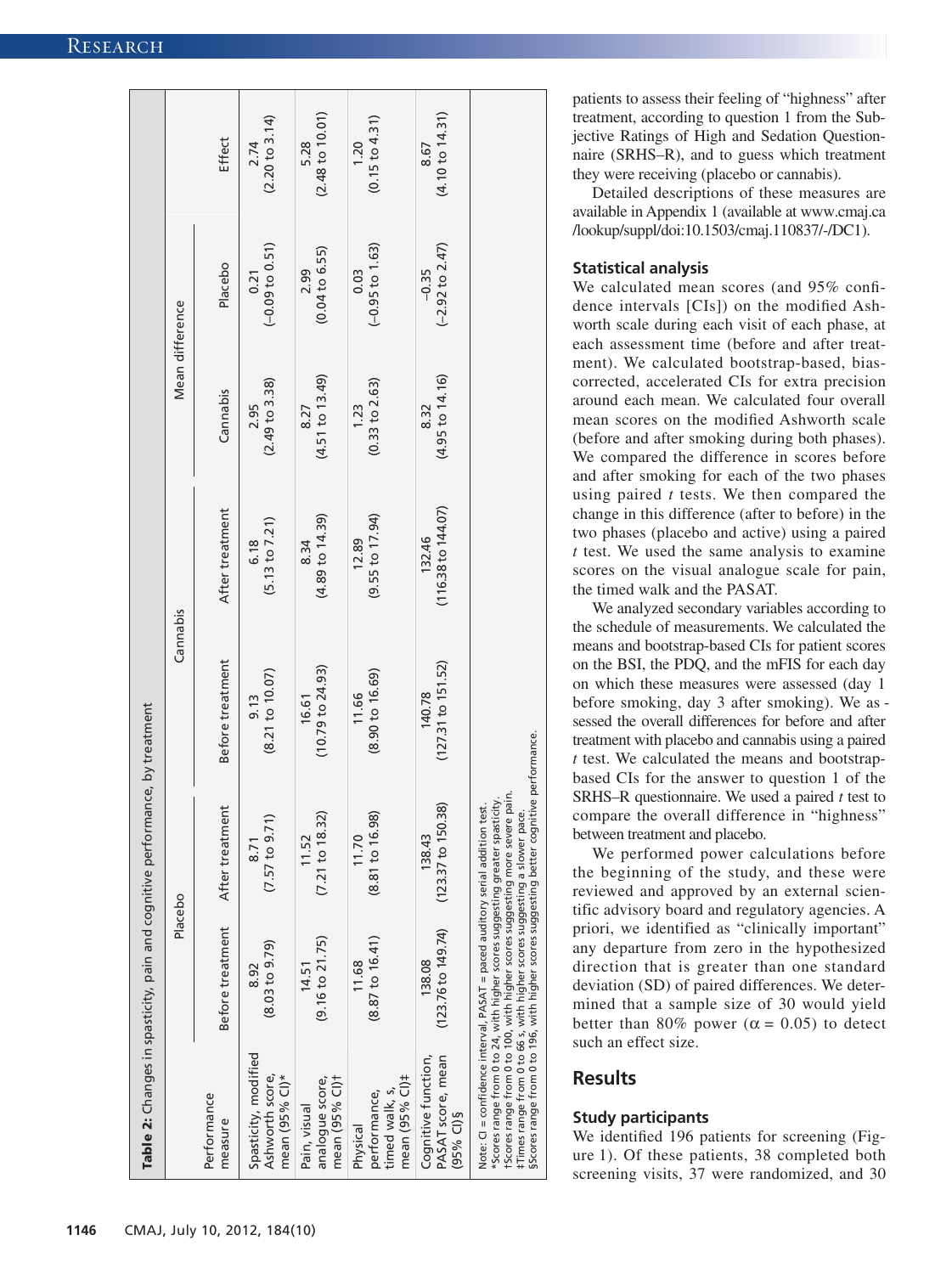completed the study. (Seven patients withdrew before completion.)

Of the 30 patients who completed the protocol, 63% were women (Table 1). The average age of participants was about 50 years, and the average level of education was 15 years in school. The mean score on the expanded disability status scale was 5.3 (SD 1.5). Sixtyseven percent of participants required walking aids, and 20% required the use of a wheelchair. The score on the modified Ashworth scale at the initial screening visit was a mean of 9.3 (SD 2.3). Seventy percent of participants were undergoing disease -modifying therapy, and 60% were taking antispasticity agents. Most of the participants (80%) had previous recreational experience with cannabis, and 33% of participants had used cannabis within the previous year.

#### **Primary outcome**

Smoking cannabis reduced patient scores on the modified Ashworth scale by an average of 2.74 points (95% bootstrap CI 2.20 to 3.14) more than placebo  $(p < 0.001)$  (Table 2 and Figure 2). The order of treatment (cannabis in phase 1 or phase 2) did not significantly affect the outcome  $(p = 0.8)$ .

#### **Secondary outcomes**

Smoking cannabis reduced patient scores on the visual analogue scale by 5.28 points (95% bootstrap CI 2.48 to 10.01) more than placebo ( $p =$ 0.008) (Table 2). The difference between timed walk scores in the two conditions was not significant ( $p = 0.2$ ).

Participants in both conditions showed improvement on the PASAT over the three visits, consistent with practise effects. However, within sessions, the group smoking cannabis had a consistent reduction in performance after the drug was administered versus before. Overall, smoking cannabis reduced scores on this test by 8.67 points (95% bootstrap CI 4.10 to 14.31) more than placebo ( $p = 0.003$ ) (Table 2).

Smoking cannabis did not significantly affect patient perceptions of fatigue or deficits, nor did it increase symptoms, but it did increase patient perception of "highness" by 5.04 points more than placebo  $(p < 0.001)$  (Table 3). Seventeen participants correctly guessed their treatment phase for all six visits, and one participant guessed cannabis for all days (data not shown). For the remaining participants, cannabis was correctly guessed on 33/35 visits; they correctly guessed placebo on 21/36 visits (data not shown).



**Figure 2: Spasticity as measured by mean combined scores on the modified Ashworth scale, before and after treatment, on each day of each phase of the trial. (A) Change in scores by phase, before and after crossover. (B) Change in scores before and after treatment with placebo versus cannabis.**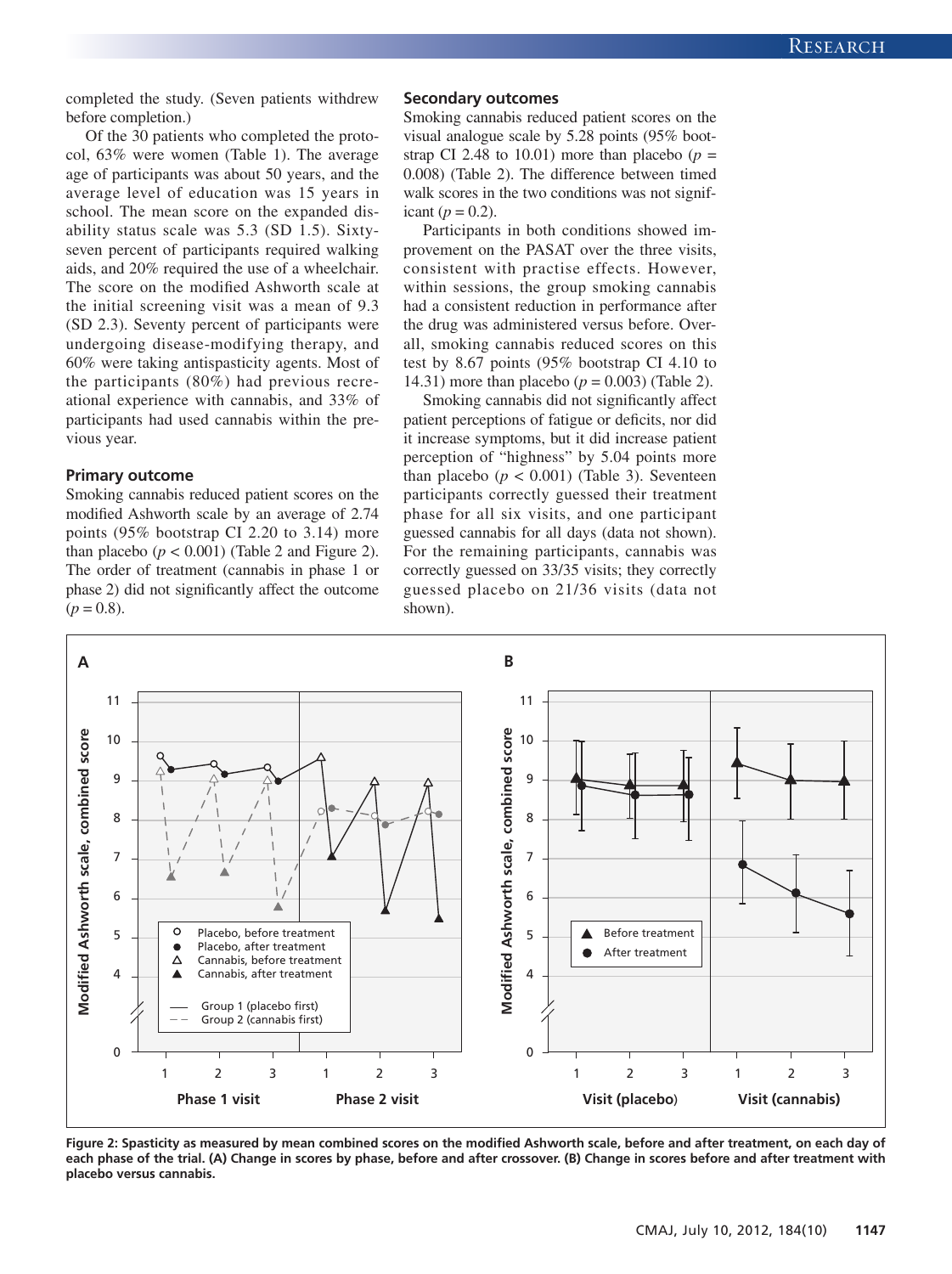| Table 3: Differences in perceived deficits, fatigue, symptoms and feelings of high or sedation in each phase of the trial |                                      | Placebo                           |                           |                             | Cannabis               |                                   |                                       |
|---------------------------------------------------------------------------------------------------------------------------|--------------------------------------|-----------------------------------|---------------------------|-----------------------------|------------------------|-----------------------------------|---------------------------------------|
| Performance measure                                                                                                       | Day 1                                |                                   | Day $3$                   | Day $1$                     |                        | Day 3                             | Effect                                |
| Perceived deficits, PDQ score,<br>mean (95% CI)*                                                                          | $(16.12 \text{ to } 24.86)$<br>19.97 |                                   | (14.73 to 24.39)<br>19.13 | (15.73 to 26.08)<br>20.33   |                        | $(17.47$ to 26.33)<br>21.20       | $(-3.23$ to $6.07)$<br>1.70           |
| Fatigue, mFIS score, mean<br>$(95%$ CI) <sup>+</sup>                                                                      | (26.50 to 38.78)<br>32.83            |                                   | (28.90 to 39.87)<br>35.00 | (27.50 to 39.67)<br>34.27   |                        | (28.99 to 40.36)<br>34.63         | $(-8.29 \text{ to } 3.56)$<br>$-1.80$ |
| Symptoms, BSI score, mean<br>$(95%$ Cl) <sup>#</sup>                                                                      | (12.57 to 22.06)<br>17.43            |                                   | (7.01 to 11.97)<br>9.43   | $(12.73$ to 26.29)<br>19.13 |                        | (8.80 to 20.86)<br>14.00          | $(-4.58 \text{ to } 9.63)$<br>2.87    |
|                                                                                                                           |                                      | Placebo                           |                           |                             | Cannabis               |                                   |                                       |
| Performance measure                                                                                                       | Day <sub>1</sub>                     | Day 2                             | Day 3                     | Day 1                       | Day 2                  | Day $3$                           | Effect                                |
| SRHS-R score, mean (95% Cl)§<br>Perceived "highness,"                                                                     | $(0.53 \text{ to } 1.70)$<br>1.03    | $(0.70 \text{ to } 2.03)$<br>1.30 | (1.03 to 2.80)<br>1.83    | (5.09 to 7.13)<br>6.17      | (5.09 to 7.13)<br>6.63 | $(5.47 \text{ to } 7.27)$<br>6.50 | $(4.04$ to 5.97)<br>5.04              |

# **Sensitivity analyses**

Using a worst-case scenario sensitivity analysis (assuming that the seven patients who withdrew would not have shown any treatment effect), compared with placebo, smoking cannabis reduced average scores on the modified Ashworth scale by 2.22 points ( $p < 0.001$ ), on the visual analogue scale of pain by  $4.28$  points ( $p = 0.009$ ) and on the PASAT by 6.981 points  $(p = 0.003)$ . These findings suggest that dropouts had no meaningful effect on our results.

## **Safety effects**

Although smoked cannabis was generally welltolerated, patients reported more adverse effects during the active phase than during the placebo phase (Table 4). Withdrawals from treatment were due to adverse events (two patients felt uncomfortably "high", two had dizziness and one had fatigue), the schedule being too demanding (one patient) and pain unrelated to the study (one patient). Of the patients who withdrew, three had no previous exposure to cannabis, two had only some exposure (> 1 yr since last use) and two had been exposed during the previous year. None of our participants had episodes of hypertension, hypotension, tachycardia or bradycardia requiring medical intervention.

# **Interpretation**

## **Main findings**

We saw a beneficial effect of smoked cannabis on treatment-resistant spasticity and pain associated with multiple sclerosis among our participants. Although generally well-tolerated by our participants, smoking cannabis was accompanied by acute cognitive effects.

## **Comparison with other studies**

Other studies have investigated the effect of orally administered cannabinoids on spasticity related to multiple sclerosis, including oromucosal sprays and capsules containing cannabis extract, with mixed results. Any reductions in spasticity have generally only been seen on subjective ratings.<sup>10,11</sup> One study showed a reduction of 1.82 points on the original Ashworth spasticity scale (baseline mean 22) compared with a reduction of 0.23 points for placebo.<sup>12</sup> In a trial of a cannabis-based oromucosal spray, Collin and colleagues<sup>13</sup> found that  $40\%$  of patients selfreported a benefit of 30% or more over a period of six weeks using a numerical rating scale of spasticity. Changes in the scores on the Ashworth spasticity scale did not significantly differ between participants receiving treatment and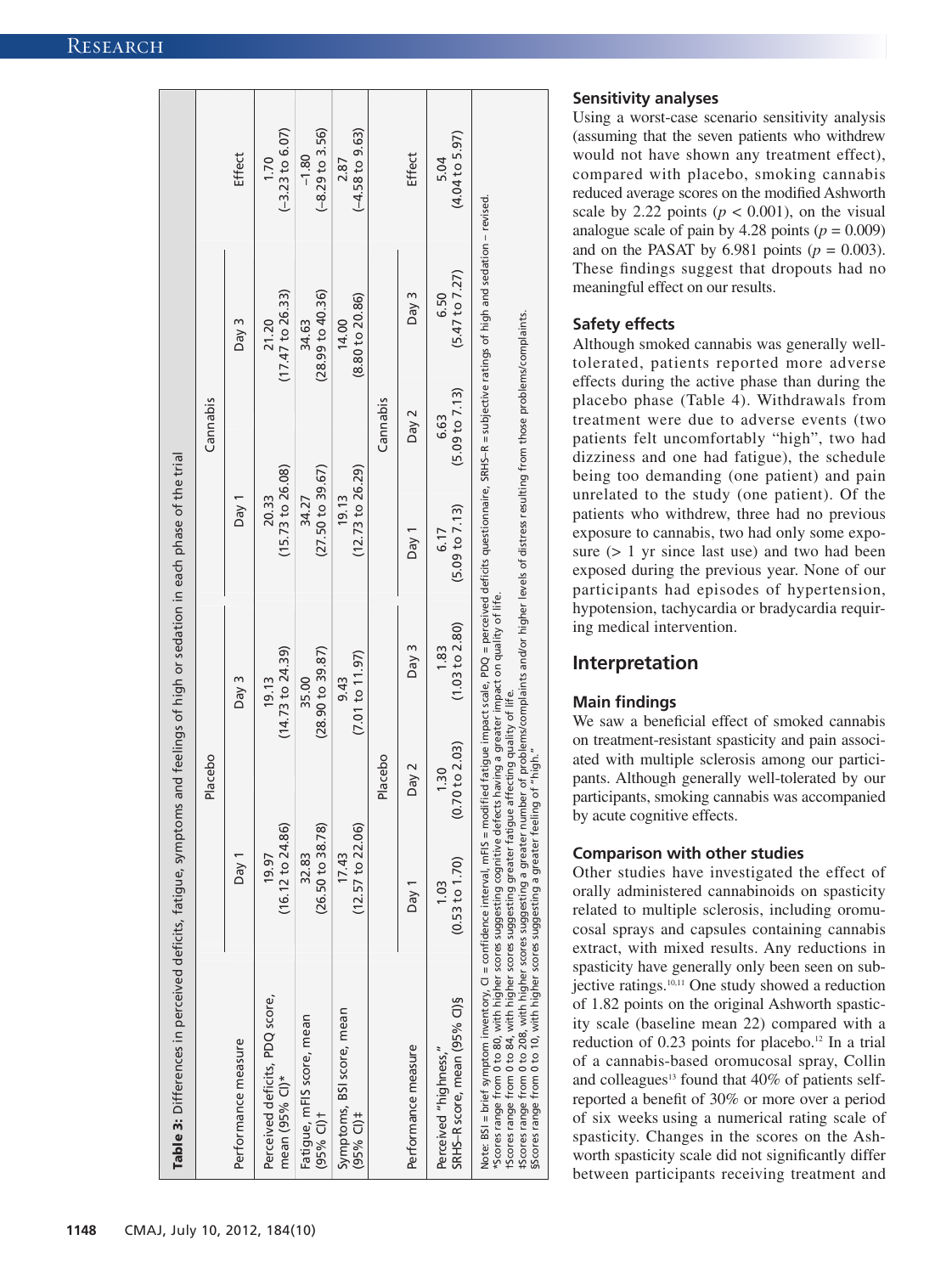those getting the placebo. Similar results were found in a study involving 337 patients with treatment-resistant spasticity.<sup>14</sup>

With respect to commonly used medications, sublingual tizanidine hydrochloride resulted in a 3.0-point decline in Ashworth scores when evaluated after one week of treatment, in comparison with a 1.81-point decline with oral tizanidine and a 1.19-point decline with placebo.<sup>15</sup> Baseline mean Ashworth scores for the patients in this study had ranged from 8.31 to 11.31. In addition, a study involving patients who were not responsive to oral baclofen found that intrathecal delivery resulted in a change in mean Ashworth scores from 4.0 to 1.2.<sup>16</sup>

We saw significant reduction in the pain felt by our participants. Although orally administered cannabinoids failed to improve pain in an uncontrolled study involving 20 patients with multiple sclerosis,<sup>17</sup> two placebo-controlled studies<sup>10,18</sup> did find a treatment effect. In a trial of a sublingual spray containing delta-9-THC alone or combined with cannabinol, Rog and colleagues reported a 41% reduction in pain, compared with a  $22\%$  reduction with placebo.<sup>18</sup> Literature on cannabinoids for pain conditions other than multiple sclerosis is limited, although three recent randomized placebo-controlled trials of smoked cannabis found significant reductions in neuropathic pain.19–21 Our participants began with relatively low levels of pain; future studies might focus on patients with more intense pain.

Previous studies that have used different delivery systems (pills, oral mucosal sprays) and evaluated participants at study completion rather than within one hour of smoking have reported no or limited adverse effects on cognition.11,18,22,23 However, smoked cannabis was associated with acute cognitive effects among the participants of our study, as shown by their performances on the PASAT. The clinical significance of this result is uncertain; despite the transient decrease in scores, patients were still within normal ranges for their ages and levels of education.<sup>24</sup> It is worth noting that conventional treatments such as baclofen and tizanidine hydrochloride may also affect cognition,<sup>25</sup> although published data are scarce. Recently, concerns have been cited regarding the potential long-term cognitive effects of cannabis use in patients with multiple sclerosis.<sup>26,27</sup> Although these studies have had small samples and other limitations, $28,29$  the issue warrants further attention.

#### **Limitations**

Many participants had previously used cannabis, raising the possibility of self-selection bias based

| <b>Table 4:</b> Prevalence of adverse effects during the trial, by group |                          |          |  |  |
|--------------------------------------------------------------------------|--------------------------|----------|--|--|
|                                                                          | Treatment group, no. (%) |          |  |  |
| Adverse effect                                                           | Cannabis                 | Placebo  |  |  |
| <b>Dizziness</b>                                                         | 8(23)                    | 1(3)     |  |  |
| Headache                                                                 | 7(20)                    | 6(19)    |  |  |
| Fatigue                                                                  | 7(20)                    | 2(6)     |  |  |
| Nausea                                                                   | 4(11)                    | (3)<br>1 |  |  |
| Feeling "too high"                                                       | 2(6)                     | (0)<br>0 |  |  |
| Throat irritation                                                        | (3)                      | (3)      |  |  |

on their previous positive response to the drug. Thus, our results might not be generalizable to patients who are cannabis-naïve.

It is difficult to completely blind participants to psychoactive substances. Participants could generally tell which treatment they were receiving, although this is unlikely to af fect objectively assessed spasticity scores. Although the literature on the reliability of the modified Ashworth scale shows mixed opinion, we selected this measure because it is the most widely used in clinical practice, and any measurement limitations would likely result in increased variance and a failure to find a treatment effect.

#### **Conclusion**

Using an objective measure, we saw a beneficial effect of inhaled cannabis on spasticity among patients receiving insufficient relief from traditional treatments. Although generally welltolerated, smoking cannabis had acute cognitive effects. Larger, long-term studies are needed to confirm our findings and determine whether lower doses can result in beneficial effects with less cognitive impact.

#### **References**

- 1. Watson SJ, Benson JA Jr, Joy JE. Marijuana and medicine: assessing the science base: a summary of the 1999 Institute of Medicine report. *Arch Gen Psychiatry* 2000;57:547-52.
- 2. Pryce G, Baker D. Control of spasticity in a multiple sclerosis model is mediated by CB1, not CB2, cannabinoid receptors. *Br J Pharmacol* 2007;150:519-25.
- 3. Brooks JW, Pryce G, Bisogno T, et al. Arvanil-induced inhibition of spasticity and persistent pain: evidence for therapeutic sites of action different from the vanilloid VR1 receptor and cannabinoid CB(1)/CB(2) receptors. *Eur J Pharmacol* 2002; 439: 83-92.
- 4. Smith PF. New approaches in the management of spasticity in multiple sclerosis patients: role of cannabinoids. *Ther Clin Risk Manag* 2010;6:59-63.
- 5. Bohannon RW, Smith MB. Interrater reliability of a modified Ashworth scale of muscle spasticity. *Phys Ther* 1987;67:206-7.
- 6. Foltin RW, Ficshman MW, Nellis MJ, et al. Marijuana effects and behavioral contingencies. *NIDA Res Monogr* 1986;67: 355-61.
- 7. Mehmedic Z, Chandra S, Slade D, et al. Potency trends of Delta9-THC and other cannabinoids in confiscated cannabis preparations from 1993 to 2008. *J Forensic Sci* 2010;55:1209-17.
- 8. Katz RT, Rovai GP, Brait C, et al. Objective quantification of